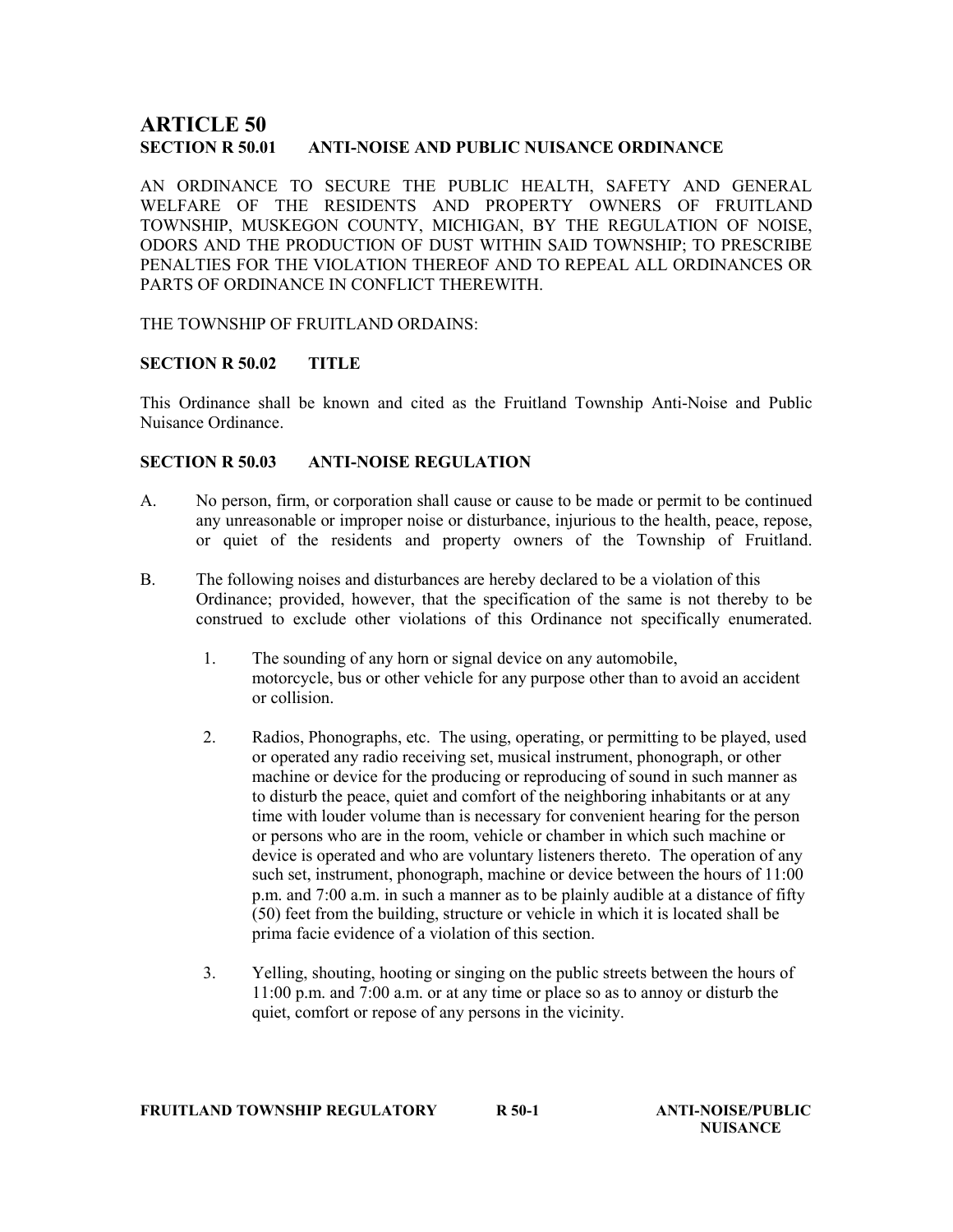- 4. The keeping of any animal, bird or fowl which emanates frequent or extended noise which shall disturb the quiet, comfort or repose of any persons in the vicinity.
- 5. The operation of any automobile, motorcycle, or other vehicle so out of repair, so loaded or constructed as to cause load and unnecessary grating, grinding, rattling, exhausting, or other noise disturbing to the quiet, comfort or repose of other persons.
- 6. The operation of any steam whistle attached to a boiler of any type except for the purpose of giving notice of the time to begin or stop work or as a warning of fire or other danger, or for other purposes upon special permit therefor from the Township Board.
- 7. The discharging outside of any enclosed building of the exhaust of any steam engine, or internal combustion engine, motor vehicle, or motor boat engine except through a muffler or other similar device which will effectively prevent loud or explosive noises resulting therefrom.
- 8. The erection, excavation, demolition, alteration, or repair of any building or premises in any platted residential district or section of the Township, including the streets and highways therein, in such a manner as to emanate noise or disturbance unreasonable annoying to other persons, other than between the hours of 6:00 A.M. and sundown on week days, except in cases of urgent necessity, in the interest of public health and safety, upon receipt of a permit therefor from the Building Inspector of the Township, which permit shall limit the period that the activity may continue.
- 9. The emission or creation of any excessive noise on any street, which unreasonably interferes with the operation of any school, church, hospital or court.
- 10. The creation of any loud or excessive noise, unreasonably disturbing to other persons in the vicinity in connection with the loading or unloading of any vehicle, trailer, boxcar, or other carrier, or in connection with the opening or destruction of bales, boxes, crates, or other containers.
- 11. Loud Speaker, Amplifiers for Advertising. The using, operating or permitting to be played, used, or operated of any radio receiving set, musical instrument, phonograph, loudspeaker, sound amplifier, or other machine or device for the producing or reproduction of sound which is cast upon the public streets for the purpose of commercial advertising or attracting the attention of the public to any building or structure.
- 12. The operation of any race track, proving ground, testing area, or obstacle course for motorcycles, motor vehicles, boats, racers, automobiles or vehicles of any kind or nature in any area of the Township not specifically zoned for such an operation and/or where the noise emanating therefrom would be unreasonably disturbing and annoying to other persons in the vicinity.

| <b>FRUITLAND TOWNSHIP REGULATORY</b><br>$R$ 50-2 |  |  |  |
|--------------------------------------------------|--|--|--|
|--------------------------------------------------|--|--|--|

ANTI-NOISE/PUBLIC **NUISANCE**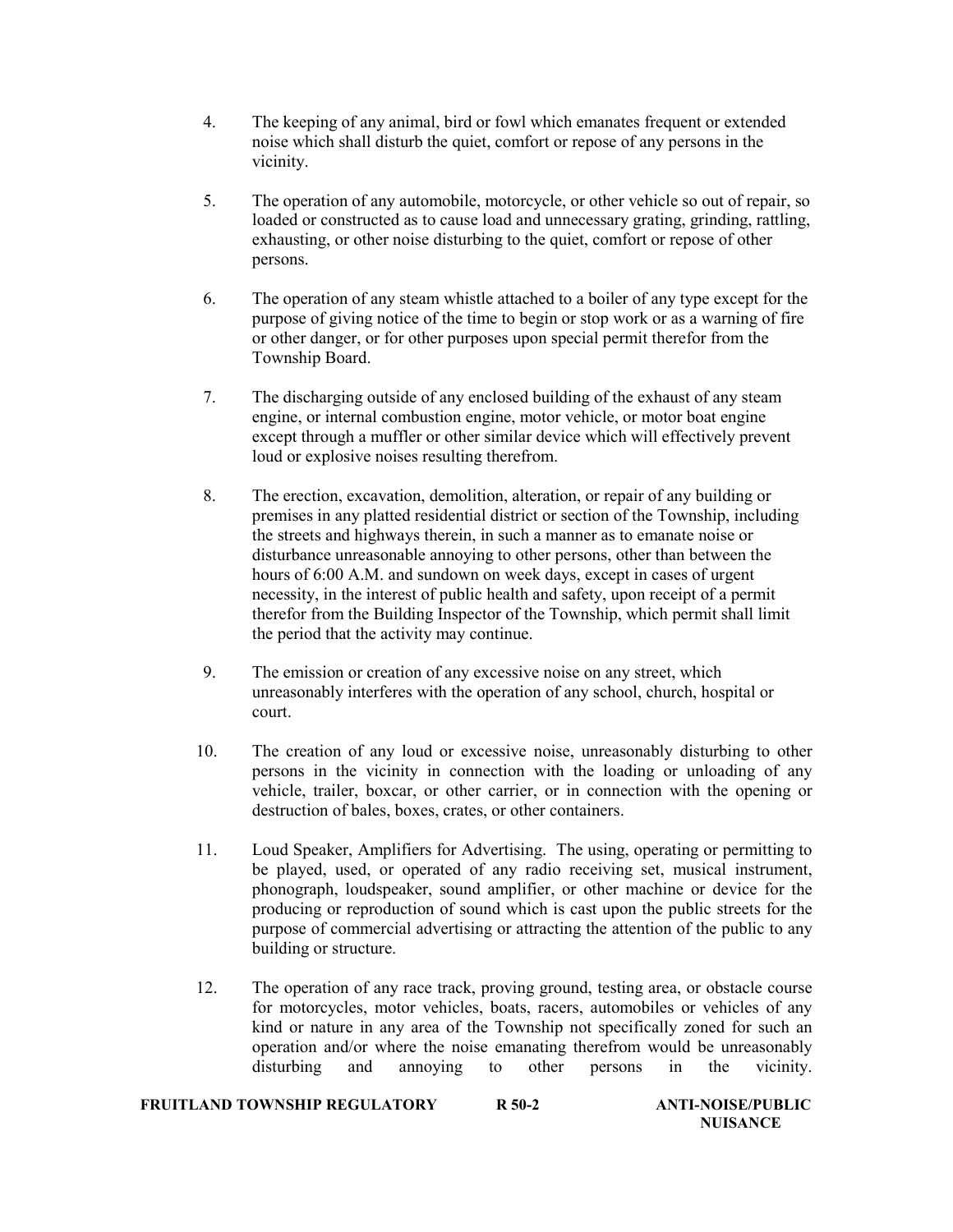- 13. Schools, Courts, Churches, Hospitals. The creation of any excessive noise on any street adjacent to any school, institution of learning, church or court while the same are in use, or adjacent to any hospital, which unreasonably interferes with the workings of such institution, or which disturbs or unduly annoys patients in the hospital provided conspicuous signs are displayed in such streets indicating that the same is a school, hospital or court street.
- C. None of the prohibitions herein before enumerated shall apply to any of the following:
	- 1. Any police vehicle, ambulance, fire engine or emergency vehicle while engaged in necessary emergency activities.
	- 2. Excavation or repair of bridges, streets or highways by or on behalf of the Township of Fruitland, State of Michigan, or County of Muskegon, between the hours of 6:00 p.m. and 7:00 a.m. when the public welfare, safety and convenience render it impossible to perform such work during other hours.

### SECTION R 50.04 SOUND TRUCKS

In the interpretation of this Ordinance the following definitions shall apply:

- A. "Sound Truck" as used herein shall mean any motor vehicle or horse-drawn vehicle, having mounted thereon, or attached thereto, any sound amplifying equipment.
- B. "Sound Amplifying Equipment" as used herein shall mean any machine or device for the amplification of the human voice music or other sound. "Sound amplifying equipment" as used herein shall not be construed as including standard automobile radios when used and heard only by occupants of the vehicle in which installed or warning devices on authorized emergency vehicles or horns or other warning devices on other vehicles used only for traffic safety purposes.

## SECTION R 50.05 NON-COMMERCIAL USE OF SOUND TRUCKS

- A. Registration required. No person shall use, or cause to be used, a sound truck with its sound amplifying equipment in operation for non-commercial purposes in the Township of Fruitland before filing a registration statement with the Township Clerk in writing. This registration statement shall be filed in duplicate and shall state the following.
	- 1. Name and home address of the applicant.
	- 2. Address of place of business of applicant.
	- 3. License number and motor number of the sound truck to be used by applicant.
	- 4. Name and address of person who owns the sound truck.
	- 5. Name and address of person having direct charge of sound truck.
	- 6. Names and addresses of all persons who will use or operate the sound truck.
	- 7. The purpose for which the sound truck will be used.
	- 8. A general statement as to the section or sections of the Township in which the sound truck will be used.

FRUITLAND TOWNSHIP REGULATORY R 50-3 ANTI-NOISE/PUBLIC<br>NUISANCE

NUISANCE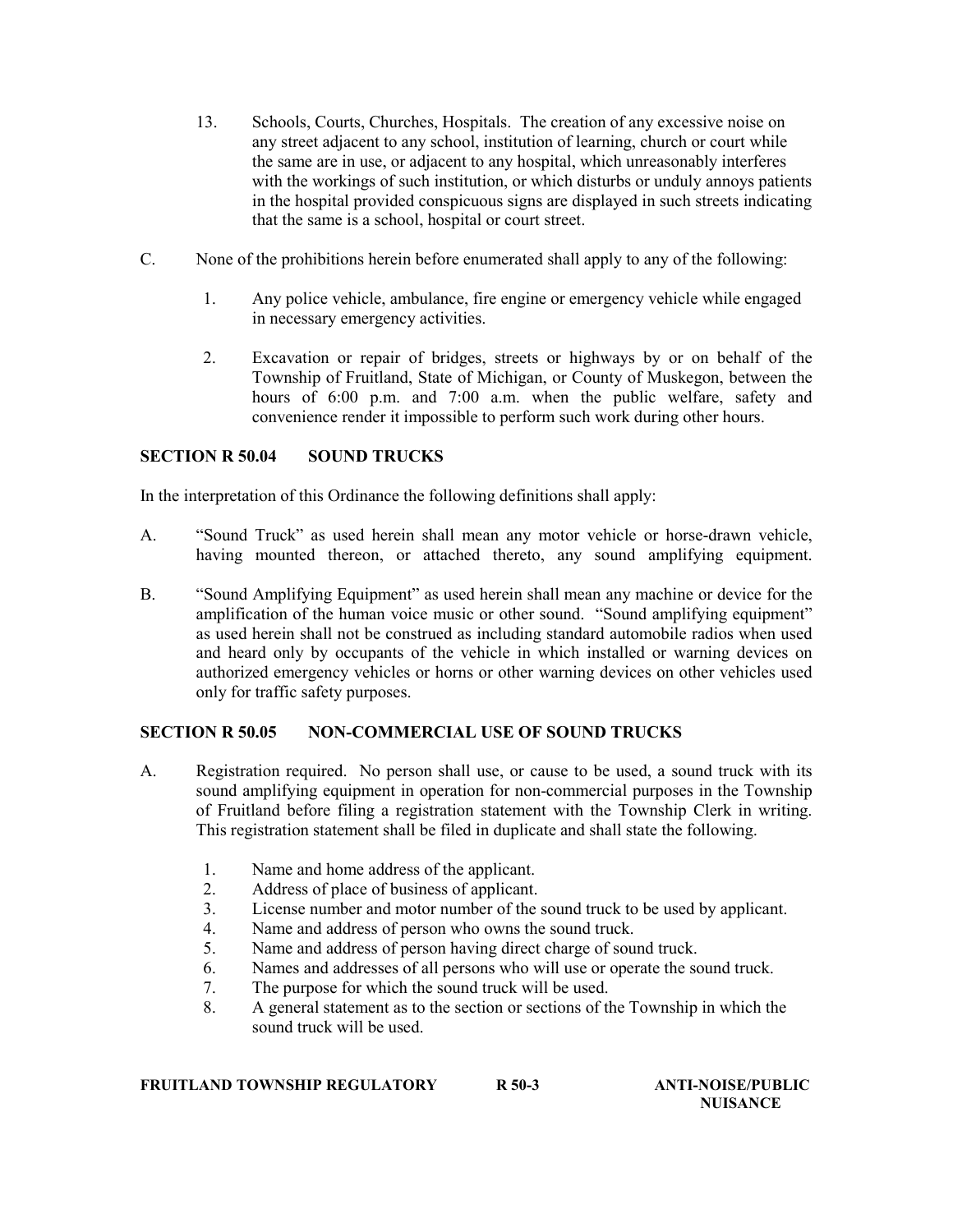- 9. The proposed hours of operation of the sound truck.
- 10. The number of days of proposed operation of the sound truck.
- 11. A general description of the sound amplifying equipment which is to be used.
- 12. The maximum sound producing power of the sound amplifying equipment to be used in or on the sound truck. State the following:
	- i. The wattage to be used.
	- ii. The volume in decibels of the sound which will be produced.
	- iii. The approximate maximum distance for which sound will be thrown from the sound truck.
- B. Registration Statement Amendment: All persons using or causing to be used, sound trucks for non-commercial purposes shall amend any regulation statement filed pursuant to 35-5-3 (Non-Commercial Use of Sound Trucks) within forty-eight (48) hours after any change in the information therein furnished.
- C. Registration And Identification: The Township Clerk shall return to each applicant under 35-5-3 (Non-Commercial Use of Sound Trucks) one copy of said registration statement duly certified by Township Clerk as a correct copy of said application. Said certified copy of application shall be in the possession of any person operating the sound truck at all times while the sound truck's sound amplifying equipment is in operation and said copy shall be promptly displayed and shown to any policeman to the Township of Fruitland upon request.
- D. Registration for Use: Non-commercial use of sound trucks in the Township of Fruitland with sound amplifying equipment in operation shall be subject to the following regulations.
	- 1. The only sounds permitted are music or human speech.
	- 2. Operations are permitted for four (4) hours each day, except on Sundays and legal holidays when no operations shall be authorized. The permitted four (4) hours of operations shall be between the hours of 11:30 a.m. and 1:30 p.m. and between the hours of 4:30 p.m. and 6:30 p.m.
	- 3. Sound amplifying equipment shall not be operated unless the sound truck upon which such equipment is mounted is operated at a speed of at least ten (10) miles per hour except when such truck is stopped or impeded by traffic. Where stopped by traffic the said sound amplifying equipment shall not be operated for longer than one minute at each such stop.
	- 4. Sounds shall not be issued within one hundred (100) yards of hospitals, schools, churches, or courthouses.
	- 5. The human speech and music amplified shall not be profane, lewd, indecent, or slanderous.
	- 6. The volume of sound shall be controlled so that it will not be audible for a distance in excess of one hundred (100) feet from the sound truck and so that said volume is not unreasonably loud, raucous, jarring, disturbing, or a nuisance to persons within the area of audibility.
	- 7. No sound amplifying equipment shall be operated within excess of fifteen (15) watts of power in the last stages of amplifications.

# FRUITLAND TOWNSHIP REGULATORY R 50-4 ANTI-NOISE/PUBLIC<br>NUISANCE